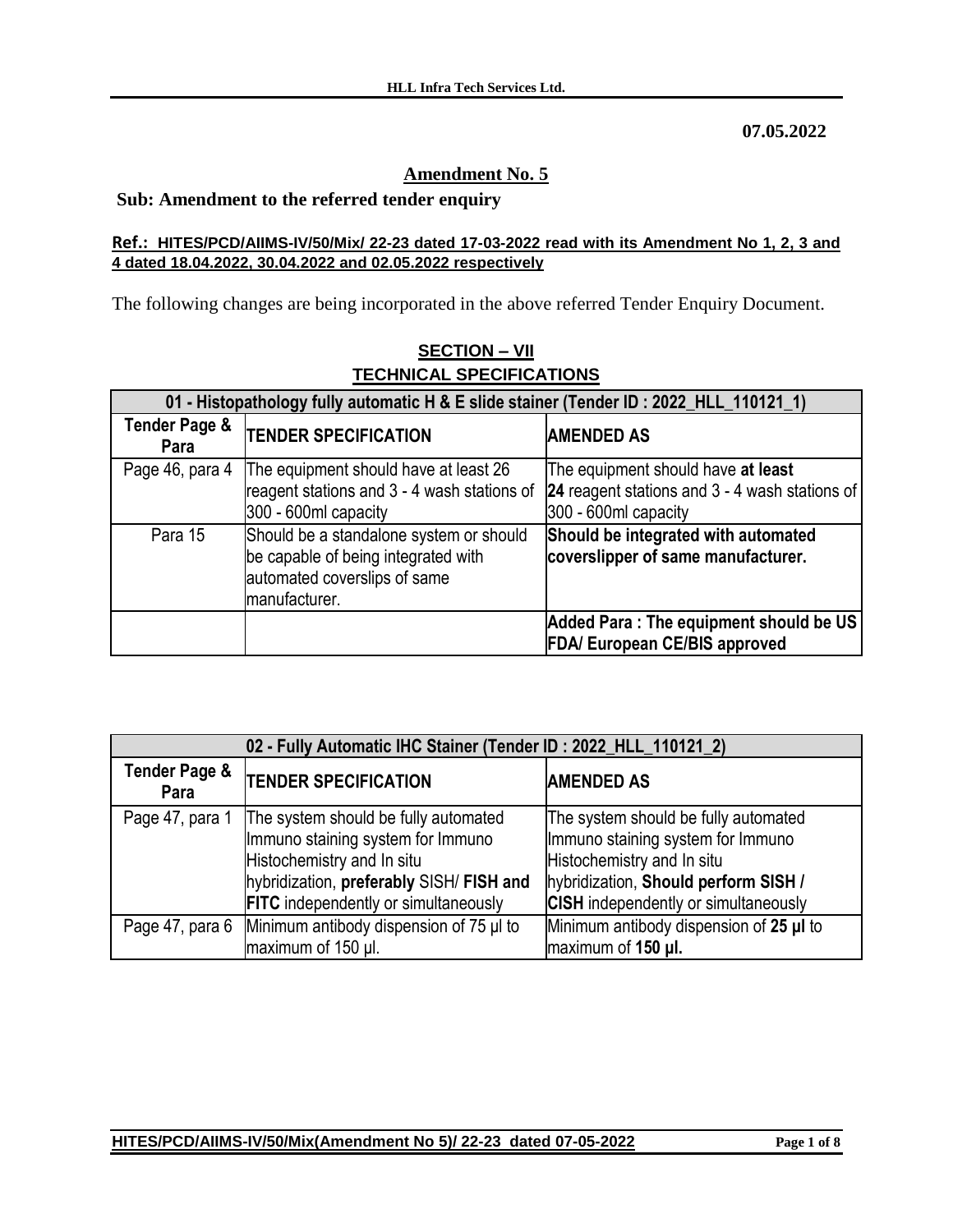| Sch No.10: PET CT (Tender ID: 2022_HLL_110121_10) |                                                                                                                                                                                                                                                                                                                                                                                                                                 |                                                                                                                                                                                                                                                                                                                                                                                                                                                      |
|---------------------------------------------------|---------------------------------------------------------------------------------------------------------------------------------------------------------------------------------------------------------------------------------------------------------------------------------------------------------------------------------------------------------------------------------------------------------------------------------|------------------------------------------------------------------------------------------------------------------------------------------------------------------------------------------------------------------------------------------------------------------------------------------------------------------------------------------------------------------------------------------------------------------------------------------------------|
| <b>Tender Page</b><br>& Para                      | <b>TENDER SPECIFICATION</b>                                                                                                                                                                                                                                                                                                                                                                                                     | <b>AMENDED AS</b>                                                                                                                                                                                                                                                                                                                                                                                                                                    |
| page-55,<br>Point no i                            | A latest technology Positron<br><b>Emission Tomography system</b><br>with integrated 128-slices spiral<br>CT scanner, for commissioning<br>by the vendor.                                                                                                                                                                                                                                                                       | A latest technology Positron Emission Tomography<br>system with integrated 128-slices spiral CT<br>scanner having atleast 64 rows of detectors, for<br>commissioning by the vendor.                                                                                                                                                                                                                                                                  |
| page-56,<br>Point no 1 (i)                        | A latest technology whole body<br>Positron Emission Tomography<br>system with integrated spiral CT<br>scanner having 128-slices<br>capability, designed for providing<br>volume measurements of<br>metabolic and physiological<br>processes using positron<br>emitters, as well as for producing<br>laccurate structural and<br>anatomical fusion images and<br>making attenuation maps for CT<br>based attenuation correction. | A latest technology whole body Positron Emission<br>Tomography system with integrated spiral CT<br>scanner having 128-slices and atleast 64 rows of<br>detectors capability, designed for providing volume<br>measurements of metabolic and physiological<br>processes using positron emitters, as well as for<br>producing accurate structural and anatomical fusion<br>images and making attenuation maps for CT based<br>lattenuation correction. |
| page-57,<br>Point no 3 (i)                        | Multi detector CT having<br>capability of 128 transverse<br>cross-sectional slices<br>simultaneously in one rotation.                                                                                                                                                                                                                                                                                                           | Multi detector of atleast 64 rows of detectors CT<br>having capability of 128 transverse cross-sectional<br>slices simultaneously in one rotation.                                                                                                                                                                                                                                                                                                   |
| page-58,                                          | Axial & Transverse spatial<br>Point no 5 (iii) resolution at 1 cm & 10 cm from<br>the central axis of the gantry<br>should be $\leq 6$ mm FWHM                                                                                                                                                                                                                                                                                  | Axial & Transverse spatial resolution at 1 cm & 10<br>cm from the central axis of the gantry should be $\leq$<br>6.3 mm FWHM                                                                                                                                                                                                                                                                                                                         |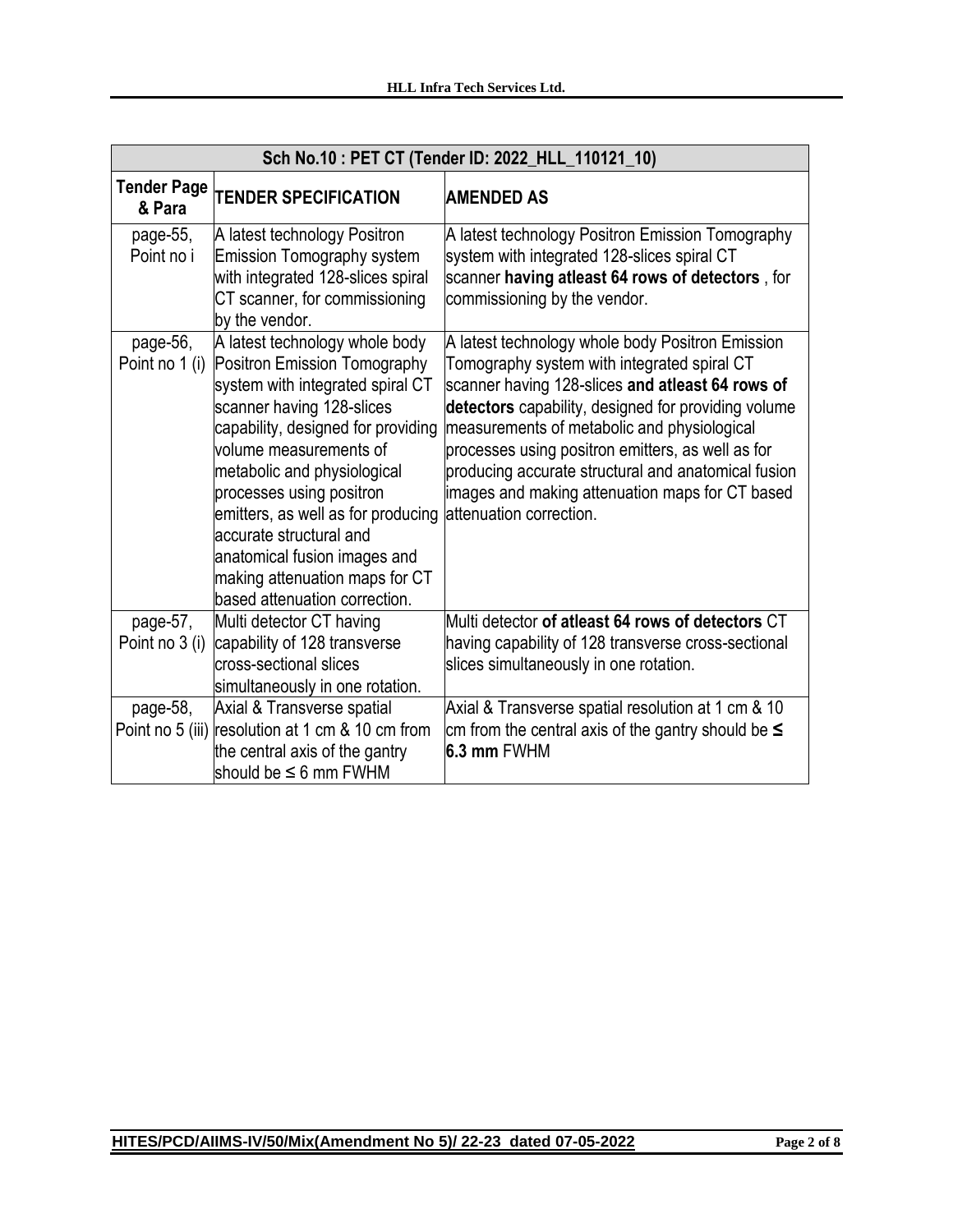| page-59,       | Two high performance multi-         | Two nos. of high performance multi-tasking post                                  |
|----------------|-------------------------------------|----------------------------------------------------------------------------------|
| Point no 7 (i) | tasking post processing             | processing independent workstations to be                                        |
|                | independent workstations having     | provided each having minimum 16 GB RAM,                                          |
|                | minimum 16 GB RAM, 2.67 GHz         | minimum 512 MB graphic card, minimum 1 TB                                        |
|                |                                     | processor speed, minimum 512 storage, Optical Mouse, Key-board and Medical       |
|                | MB graphic card, minimum 1 TB       | grade - anti-glare flat panel-2 MP monitors of                                   |
|                | storage, Optical Mouse, Key-        | latleast 19"size. It should also have CD/DVD                                     |
|                | board and high-resolution anti-     | combo drive with writer facility along with USB                                  |
|                | glare flat panel dual view LCD      | port for data transfer. The graphical user inter-                                |
|                | monitor of ≥ 19" size with          | face (GUI) should be identical to that of the                                    |
|                | minimum resolution of 1280 $\times$ | acquisition unit.                                                                |
|                |                                     | 1024. It should also have CD and <b>Both Workstations should have concurrent</b> |
|                | DVD combo drive with writer         | licenses for all the softwares. Both workstations                                |
|                | facility. It should have both,      | should have multimodality viewing capability for                                 |
|                | serial and USB ports. The           | smooth workflow in department.                                                   |
|                | graphical user inter-face (GUI)     |                                                                                  |
|                | should be identical to that of the  | <b>OR</b>                                                                        |
|                | acquisition unit. The computer      |                                                                                  |
|                |                                     | workstation should be of latest Latest technology Client_Server architecture two |
|                | specifications at the time of       | nos. of client- workstations to be provided.                                     |
|                | shipment.                           | Server: minimum 96 GB RAM, and minimum                                           |
|                |                                     | 2TB storage and should be provided with single                                   |
|                |                                     | floating license for all softwares.                                              |
|                |                                     | <b>Client: Optical Mouse, Key-board and Medical</b>                              |
|                |                                     | grade - anti-glare flat panel-2 MP monitors of                                   |
|                |                                     | atleast 19"size. It should also have CD/DVD                                      |
|                |                                     | combo drive with writer facility along with USB                                  |
|                |                                     | port for data transfer. The graphical user inter-                                |
|                |                                     | face (GUI) should be identical to that of the                                    |
|                |                                     | acquisition unit.                                                                |
|                |                                     | Both workstations should have multimodality                                      |
|                |                                     | viewing capability for smooth workflow in                                        |
|                |                                     | department.                                                                      |
| 7. viii        | Cardiac PET viability review        | Cardiac PET viability review application software.                               |
|                | application software.               | Added Para: should have single floating license                                  |
|                |                                     | in case of client server based solution or should                                |
|                |                                     | be available on both workstations in case of                                     |
|                |                                     | independent standalone workstations solution.                                    |
| 7. xiv         | Advanced CT applications            | Advanced CT applications software for coronary                                   |
|                | software for coronary imaging,      | imaging, vessel analysis coronary tree extraction,                               |
|                | vessel analysis coronary tree       | calcium scoring for coronary arteries, one touch                                 |
|                | extraction, calcium scoring for     | volume rendering of the whole heart, CT coronary                                 |
|                | coronary arteries, one touch        | and PET/ SPECT MPI cardiac fusion.                                               |
|                | volume rendering of the whole       | Added Para: should have single floating license                                  |
|                | heart, CT coronary and PET/         | in case of client server based solution or should                                |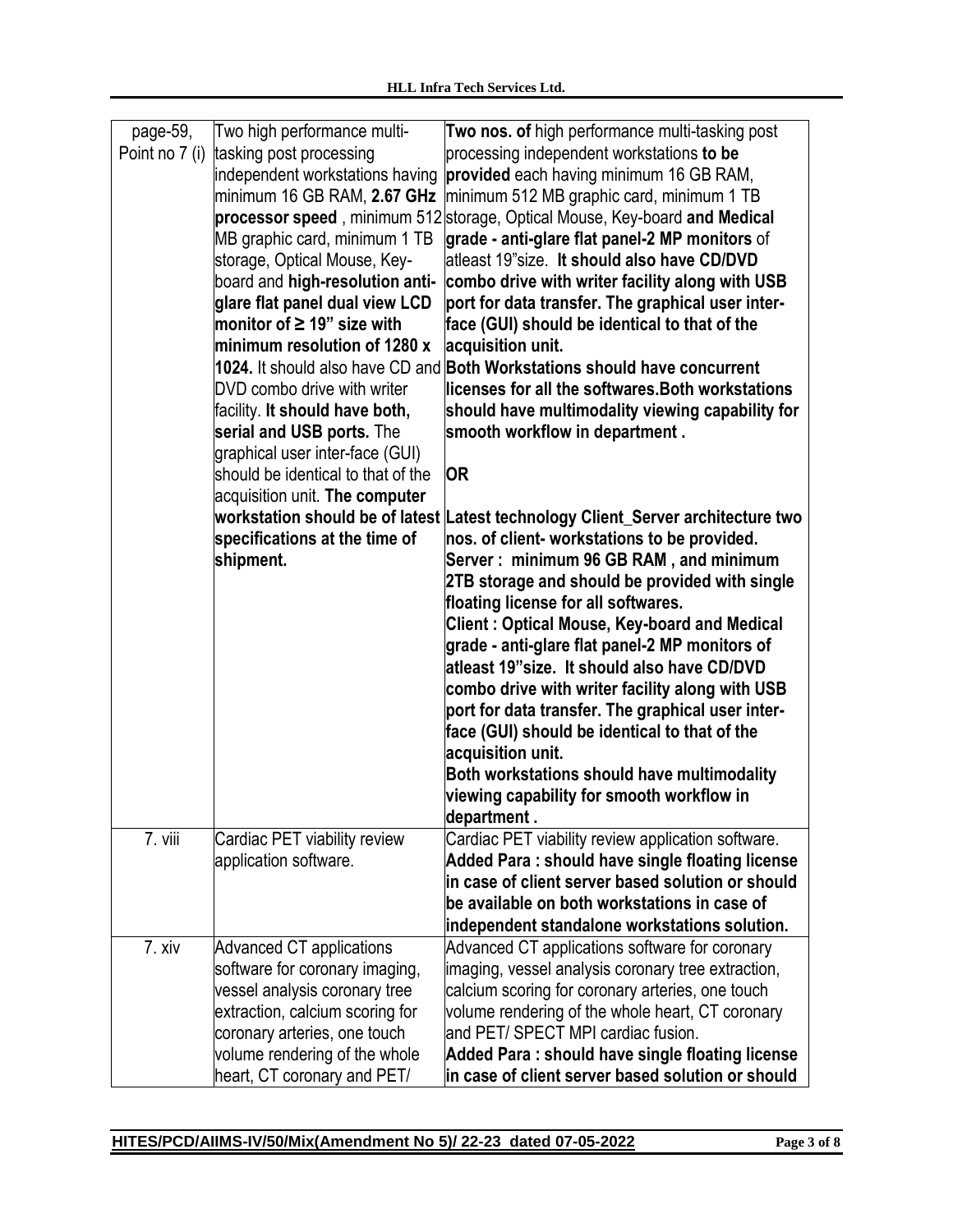|                                                  | SPECT MPI cardiac fusion.                                                                                                                                                                                                                                                                                                                                                                                                                 | be available on both workstations in case of<br>independent standalone workstations solution.                                                                                                                                                                                                                                                                                            |
|--------------------------------------------------|-------------------------------------------------------------------------------------------------------------------------------------------------------------------------------------------------------------------------------------------------------------------------------------------------------------------------------------------------------------------------------------------------------------------------------------------|------------------------------------------------------------------------------------------------------------------------------------------------------------------------------------------------------------------------------------------------------------------------------------------------------------------------------------------------------------------------------------------|
| page-60,<br>Point no 7 xv                        | One 20 TB server (mini<br><b>PACS</b> ) for data storage,<br>archiving and retrieval. It should<br>be connected through DICOM<br>with the main console.                                                                                                                                                                                                                                                                                   | One 20 TB server for data storage, archiving and<br>retrieval. It should be connected through DICOM with<br>the main console.                                                                                                                                                                                                                                                            |
| page-60,<br>Point no 8 i                         | A 3-phase input/output UPS<br>(APC, Tata Liebert, Emerson,<br>Eaton) with maintenance free<br>batteries (Exide, Amron, Base,<br>Yuasa) for the complete system<br>including CT with minimum 30<br>min. backup at full load should be<br>provided                                                                                                                                                                                          | A 3-phase input/output UPS (APC, Tata Liebert,<br>Emerson, Eaton or equivalent) with maintenance<br>free batteries (Exide, Amron, Base, Yuasa or<br>equivalent) for the complete system including CT<br>with minimum 30 min. backup at full load should be<br>provided                                                                                                                   |
| page-60,<br>Point no 8 iii                       | Rates for 400 sets of 200 ml<br>disposable CT syringes with<br>tubing and connector, per year<br>during the warranty and CMC<br>period should also be quoted.                                                                                                                                                                                                                                                                             | Rates for 400 sets of 200 ml disposable CT syringes<br>with tubing and connector, per year should also be<br>quoted for atleast 2 years.                                                                                                                                                                                                                                                 |
| page-60,<br>Point no 8 iv                        | ECG gating device & necessary<br>electronics to enable gated<br>cardiac acquisition with ECG<br>print out facility.                                                                                                                                                                                                                                                                                                                       | ECG gating device & necessary electronics to enable<br>gated cardiac acquisition with inbuilt or external<br><b>ECG print out facility.</b>                                                                                                                                                                                                                                              |
| Page no. 62,<br>Site<br>modification,<br>Point 1 | Supplier shall ensure that the<br>equipment model quoted is<br>commissioned within the<br>designated area without major<br>structural changes to the<br>building.                                                                                                                                                                                                                                                                         | Supplier shall ensure that the equipment model<br>quoted is commissioned within the designated area<br>with the area constructed by the Hospital as per<br>AERB approved layout plan. All minor Structral<br>changes which are part of turnkey including any<br>brick work or concrete work should be carried as per<br><b>AERB</b> approved drawing                                     |
| 3<br>a)                                          | Page no. 64, Duct-able package air<br>conditioners and split air<br>Airconditioning conditioners may be used<br>works, Point according to room as well as<br>equipment requirement and<br>suitability. Humidity control<br>should be effective to eliminate<br>moisture condensation on<br>equipment surface. Air<br>conditionning capacity may be<br>increased as per requirement<br>with explanation however it<br>may not be decreased | Ductable package / Ductable split air conditioners<br>and split AC units may be used according to room as<br>well as equipment requirement and suitability.<br>Humidity control should be effective to eliminate<br>moisture condensation on equipment surface.<br>Air conditionning capacity may be increased as<br>per requirement with explanation however it may<br>not be decreased |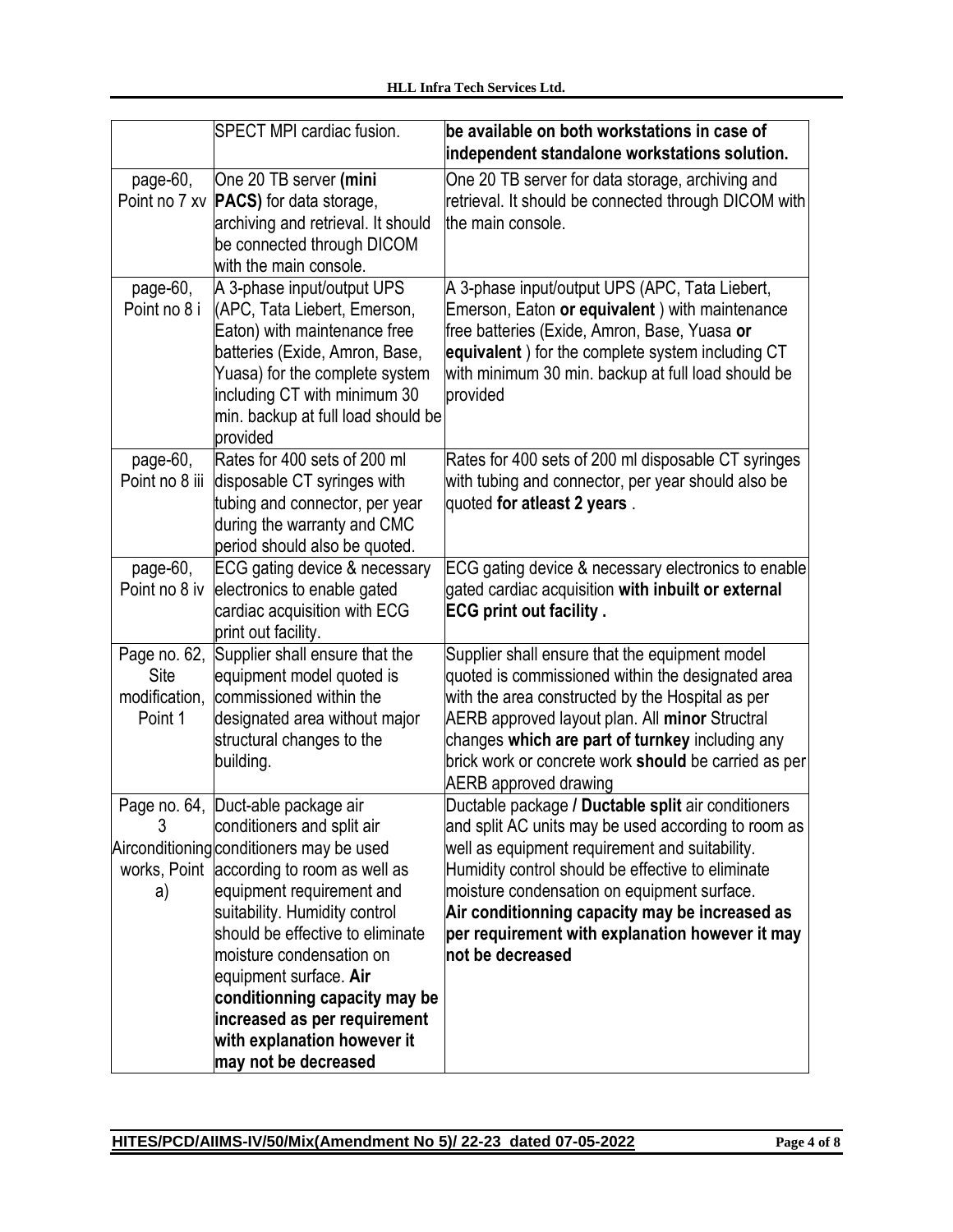| <b>Added Para:</b>                                   |
|------------------------------------------------------|
| <b>Furniture:</b>                                    |
| a) Revolving chairs height adjustable, medium-       |
| back with hand-rest in the Physician, RSO,           |
| Console, Reporting rooms and Radiopharmacy -         |
| <b>8 NO.S</b>                                        |
| b) Chairs for patient waiting area – Three seater    |
| (chrome plated). - 4 NO.S                            |
| c) Cupboard with laminate door shutters for          |
| storage of spare parts and accessories and           |
| records as per requirement. - 3 NO.S                 |
| d) Drug trolleys 1 numbers for patient               |
| preparation area.                                    |
| e) Patient trolley with rubber foam mattress to be   |
| kept in the patient preparation room.                |
| f) Name boards for all rooms                         |
| g) Customizable table for Workstation in             |
| reporting and Console rooms, 3 tables - one each     |
| in Physician, RSO and Radiopharmacy                  |
| h) Changing rooms should have change lockers         |
| $(4 \text{ in } 1)$ -2 Nos and dressing table-2 Nos. |
| i) Dustbins (plastic with lid) to be provided as     |
|                                                      |
| required.(medium size)-10 Nos                        |

| Sch No.11: SPET CT (Tender ID: 2022_HLL_110121_11) |                                                                                                                                                                                                                           |                                                                                                                                                                                                                      |
|----------------------------------------------------|---------------------------------------------------------------------------------------------------------------------------------------------------------------------------------------------------------------------------|----------------------------------------------------------------------------------------------------------------------------------------------------------------------------------------------------------------------|
| & Para                                             | Tender Page TENDER SPECIFICATION                                                                                                                                                                                          | <b>AMENDED AS</b>                                                                                                                                                                                                    |
| page-66,                                           | PMT (True digital detector).                                                                                                                                                                                              | Number of PMTs should be 55 or Number of PMTs should be 59 or more per detector<br>Point no 3. iii more per detector with 1 ADC per with 1 ADC per PMT (True digital detector).                                      |
| page-66,                                           | Performance parameters should<br>Point no 3.vi conform NEMA NU 1 standards<br>complying the latest<br>specifications prevailing at the<br>time of supply of equipment and<br>clearly mentioned with literature<br>support | Performance parameters should conform NEMA NU<br>1 2012 or latest standards complying the latest<br>specifications prevailing at the time of supply of<br>equipment and clearly mentioned with literature<br>support |
| page-67,                                           | Rotational time: 0.5 to 1.0 sec in Rotational time: 0.5 to 1.0 sec<br>Point no $4 \times 0.1$ sec increments                                                                                                              |                                                                                                                                                                                                                      |
| page-67,                                           | Scan time for complete 360<br>Point no 4.xii degree scan should be 0.5 sec or sec or less<br>lless                                                                                                                        | Scan time for complete 360 degree scan should be 1                                                                                                                                                                   |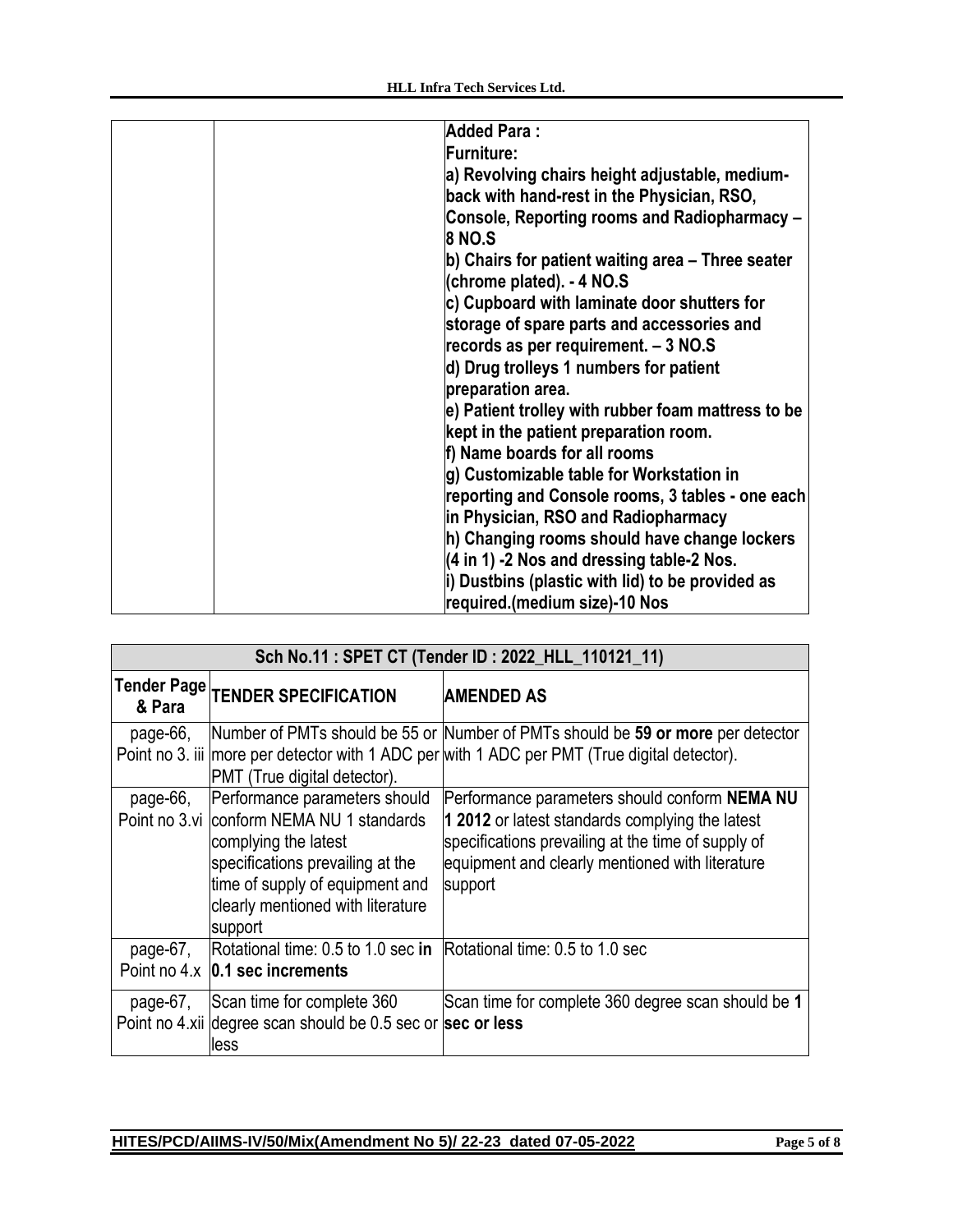| page-67,<br>Point no | Gated cardiac and dynamic CT<br>imaging acquisition capability       | Gated cardiac and dynamic CT imaging acquisition<br>capability shall be provided - optional |
|----------------------|----------------------------------------------------------------------|---------------------------------------------------------------------------------------------|
| 4.xviii              | should also be provided                                              |                                                                                             |
| page-67              | <b>NA</b>                                                            | <b>Added Para under "Collimators":</b>                                                      |
|                      |                                                                      | 5.iv. Medium Energy General Purpose Collimator<br>- One Pair (OPTIONAL)                     |
| page-69,             | <b>Gated Cardiac and Dynamic CT</b>                                  | Gated Cardiac and Dynamic CT imaging acquisition                                            |
|                      | Point no 7. xiv imaging acquisition capability<br>shall be provided. | capability shall be provided - optional                                                     |
| page-69,             | i. Two High performance PCs of                                       | i. Two High performance PCs of latest specifications                                        |
| Point no 8.i         | latest specifications with multi                                     | with multi tasking operating system with full DICOM                                         |
|                      | tasking operating system with full                                   | readiness for image transfer print etc., compatible                                         |
|                      | <b>DICOM</b> readiness for image                                     | mother board and integrated graphic card. It should                                         |
|                      | transfer print etc., compatible                                      | have a minimum of 4 GB RAM, 2.67 GHz or more                                                |
|                      | mother board and integrated                                          | processor speed, 1 TB or more HDD. It should also                                           |
|                      | graphic card. It should have a                                       | have CD and DVD combo drive with writer facility.                                           |
|                      |                                                                      | minimum of 4 GB RAM, 2.67 GHz Added Para: Should provide two workstations                   |
|                      |                                                                      |                                                                                             |
|                      |                                                                      | or more processor speed, 1 TB or and Two concurrent licenses with all standard              |
|                      | lmore HDD. It should also have                                       | and latest softwares.                                                                       |
|                      | CD and DVD combo drive with                                          |                                                                                             |
|                      | writer facility.                                                     |                                                                                             |
| page-69,             | The graphical user inter-face                                        | The graphical user inter-face (GUI) should                                                  |
| Point no 8.iii       | (GUI) should be identical to that                                    | be similar to that of the acquisition unit                                                  |
|                      | of the acquisition unit                                              |                                                                                             |
| page-69,             | Broad band / Wi-fi enabled                                           | Wireless enabled remote diagnostic facility to be                                           |
|                      | Point no 8 vii remote diagnostic facility to be                      | provided and maintained. Broadband will be                                                  |
|                      | provided and maintained                                              | provided by the Institute.                                                                  |
| page-70,             | Advanced diagnostic CT                                               | Advanced diagnostic CT applications including brain,                                        |
|                      | Point no 9 xxi applications including brain,                         | peripheral angiography and calcium scoring software                                         |
|                      | peripheral angiography and                                           | - optional                                                                                  |
|                      | calcium scoring soft                                                 |                                                                                             |
| page-70,             | Application enabling dosimetry &                                     | Latest application enabling dosimetry (Olinda                                               |
| Point no<br>9.xxix   | quantification software along with<br>workstation                    | software or equivalent) & quantification software<br>along with workstation.                |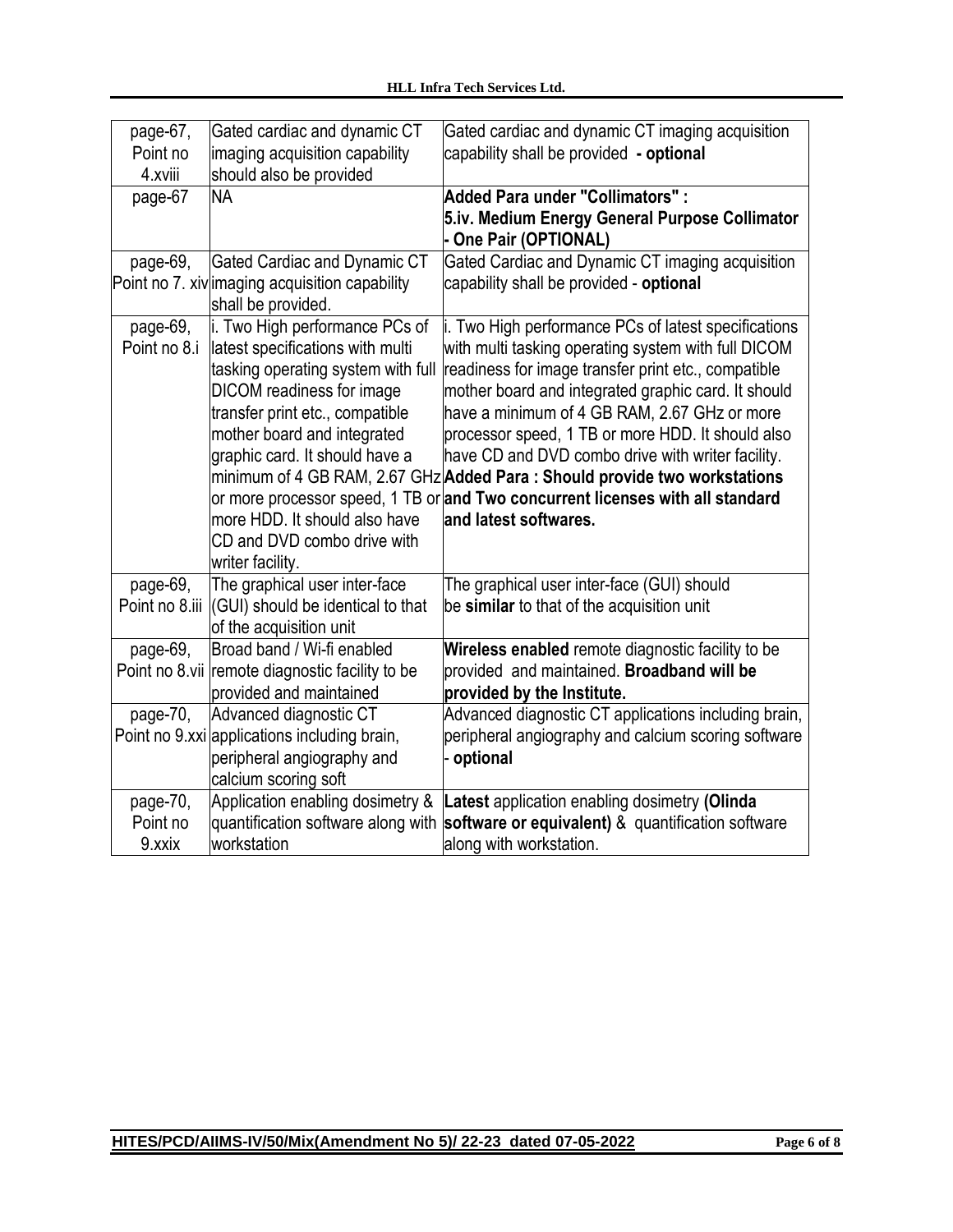| page-72,<br>Point no<br>11.xxiv                 | One fume hood for installation in<br>the hot lab with PVC ducting                                                                                                                                                                                                           | One fume hood for installation in the hot lab with<br>PVC ducting. PVC Ducting has to be done by the<br>equipment vendor.<br><b>Added Para:</b><br>a. Viewing mirror to be fitted on the inner side of<br>the working chamber opposite to the front side.<br>b. Inner chamber finished in stainless steel sheet.<br>c. Fluorescent & UV tubes to be fitted inside.<br>d. A set of pre, HEPA and charcoal fitters to be<br>fitted.<br>e. Size of working area- at least 4' x 2'6"x 4'. It<br>should be laid to suitable height as per latest<br>radiation safety standards laid by AERB, Mumbai.<br>f. Clear transparent acrylic counter balanced<br>sliding sheet in the front |
|-------------------------------------------------|-----------------------------------------------------------------------------------------------------------------------------------------------------------------------------------------------------------------------------------------------------------------------------|--------------------------------------------------------------------------------------------------------------------------------------------------------------------------------------------------------------------------------------------------------------------------------------------------------------------------------------------------------------------------------------------------------------------------------------------------------------------------------------------------------------------------------------------------------------------------------------------------------------------------------------------------------------------------------|
| page-72,<br>Point no<br>11.xxix                 | lined aprons                                                                                                                                                                                                                                                                | Two feather light (imported) lead Two feather light lead lined aprons                                                                                                                                                                                                                                                                                                                                                                                                                                                                                                                                                                                                          |
| page-72,<br>Point no<br>11.xxx                  | One side by side refrigerator for<br>storing radiopharmaceutical kits                                                                                                                                                                                                       | One side by side refrigerator of atleast 400 L<br>capacity for storing radiopharmaceutical kits                                                                                                                                                                                                                                                                                                                                                                                                                                                                                                                                                                                |
| page-72,<br>Point no<br>11.xxxiv                | (Capintec / Biodex)                                                                                                                                                                                                                                                         | One standard size L-Bench shield One standard size L-Bench shield<br>(Capintec / Biodex/Equivalent)                                                                                                                                                                                                                                                                                                                                                                                                                                                                                                                                                                            |
| Page No 73<br>Site<br>modification<br><b>CT</b> | Necessary building modification<br>is to be designed and executed<br>as per relevant codes, Technical<br> works – Spect Specifications, conceptual /<br>layout drawings and AERB<br>regulations. The Turnkey Scope<br>of Work - GAMMA CAMERA /<br>SPECT-CT                  | Supplier shall ensure that the equipment model<br>quoted is commissioned within the designated area<br>constructed by the Hospital as per AERB approved<br>layout plan. All minor Structral changes which are<br>part of turnkey including any brick work or<br>concrete work should be carried by supplier as per<br>AERB approved drawing.                                                                                                                                                                                                                                                                                                                                   |
| 1.                                              | Page No 74   Two coats Plastic Emulsion Paint   Wall finishes -<br>Painting Pont over 2 coats of wall putty<br>including primer in areas where<br>there is no wall cladding like<br>patient preparation area, General<br>waiting area, console room,<br>Equipment room etc. | 1. Two coats Plastic Emulsion Paint over 2 coats of<br>wall putty including primer in non active rooms<br>2. Two coats of washable paint in active<br>lareas OR 600x600mm or 600x1200mm vitrified<br>wall tiles upto false ceiling from finish floor level<br>in Active area/rooms (as directed by the Institute)                                                                                                                                                                                                                                                                                                                                                              |
| Page no 75<br>Electrical<br>point c.            | General lights - Mirror optical<br>type 1X28 W or 2X28 W/CFL<br>fittings 2X36, 3X36 W with<br>electronic ballasts                                                                                                                                                           | General lights - LED or Mirror optical lights to be<br>provided.                                                                                                                                                                                                                                                                                                                                                                                                                                                                                                                                                                                                               |